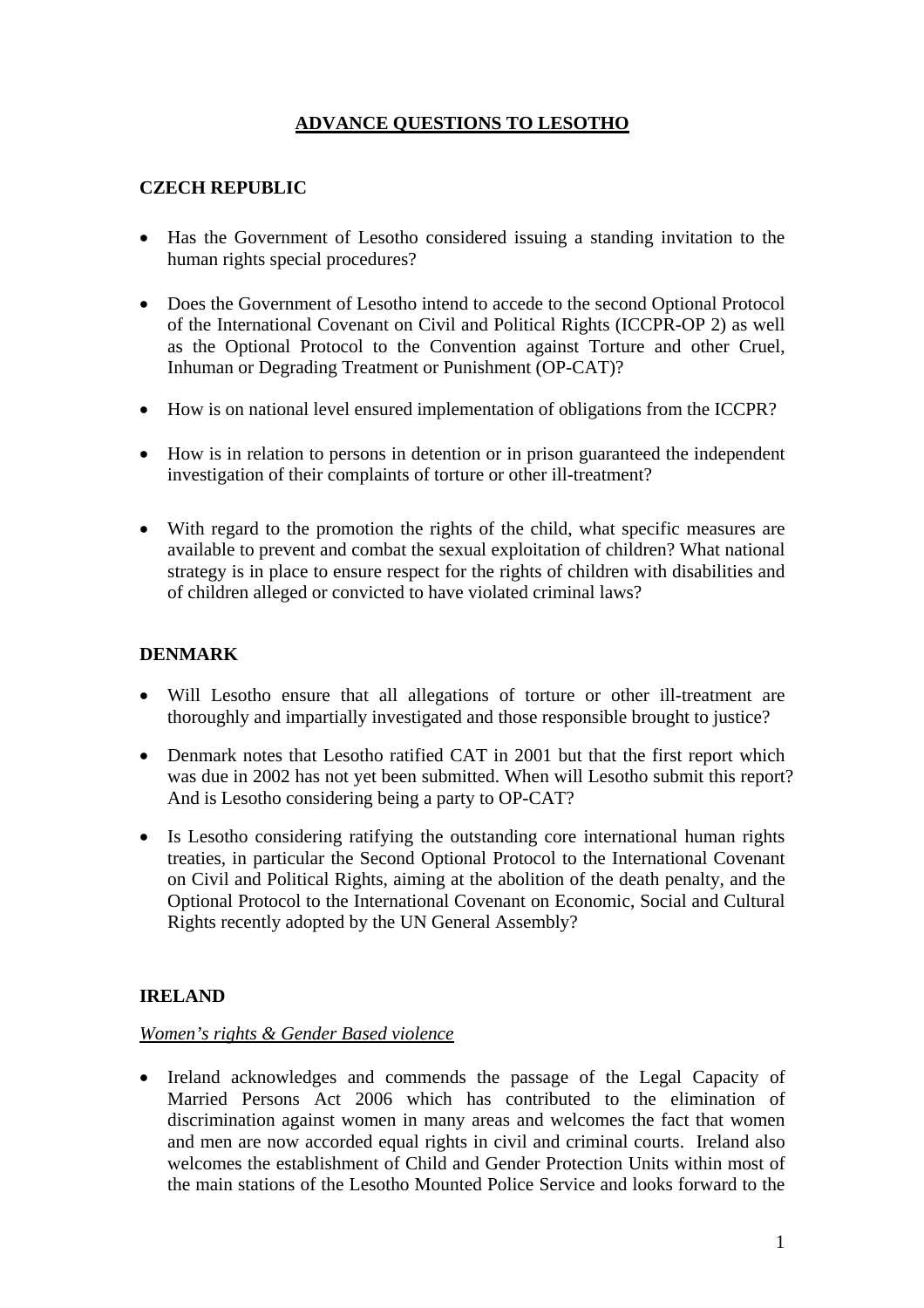Units being established in all stations. We note the commencement of drafting of a Domestic Violence Bill to effectively deal with domestic violence issues and would like to know what the time frame for this Bill to be drafted and passed is?

• Ireland notes that the Ministry of Gender (with support from UNFPA) undertook a study on the prevalence and forms of gender-based violence in some districts in 2009, aiming to establish the contributing factors of gender-based violence in the respective districts, the prevalence rates in each district and those most vulnerable and affected by gender-based violence. Ireland would like to know when the results of the study will be released? Are there plans for similar studies to be conducted in the remaining districts?

## *Education*

• Ireland notes the provision of free primary education since 2000, and welcomes legislation enacted late last year which makes it compulsory. This will impact favourably on boys who are kept out of school to act as herd-boys, one of the reasons for the gender imbalance in education. How will the Government ensure that this is enforced, and that all children do actually receive primary school education?

### *Freedom of assembly*

• Ireland notes that there is a Bill before Parliament, the Public Processions and Gatherings Bill, under which civil groups and political parties will have to apply for permission from the village chief or village police to hold a public meeting or demonstration. The police and the chief would have the right to stop the meeting if they believe it poses a potential threat to safety and security. What safeguards are in place to ensure that the provisions of this Bill would not interfere with freedom of assembly?

#### *Human Rights Commission*

• Ireland notes that in their National Report, the Government of Lesotho says that work is still in progress on the establishment of a Human Rights Commission. This has been ongoing for several years, and Ireland would like to know when the Government intends that the Commission will be formally established?

## **LATVIA**

• According to the information by the Office of the UN High Commissioner for Human Rights, 67 countries from different regions of the world have issued standing invitations to all special procedures of the Human Rights Council. While no requests have been made by special procedures mandate holders to visit Lesotho – would your country consider extending a standing invitation to all special procedures of the Human Rights Council in the future?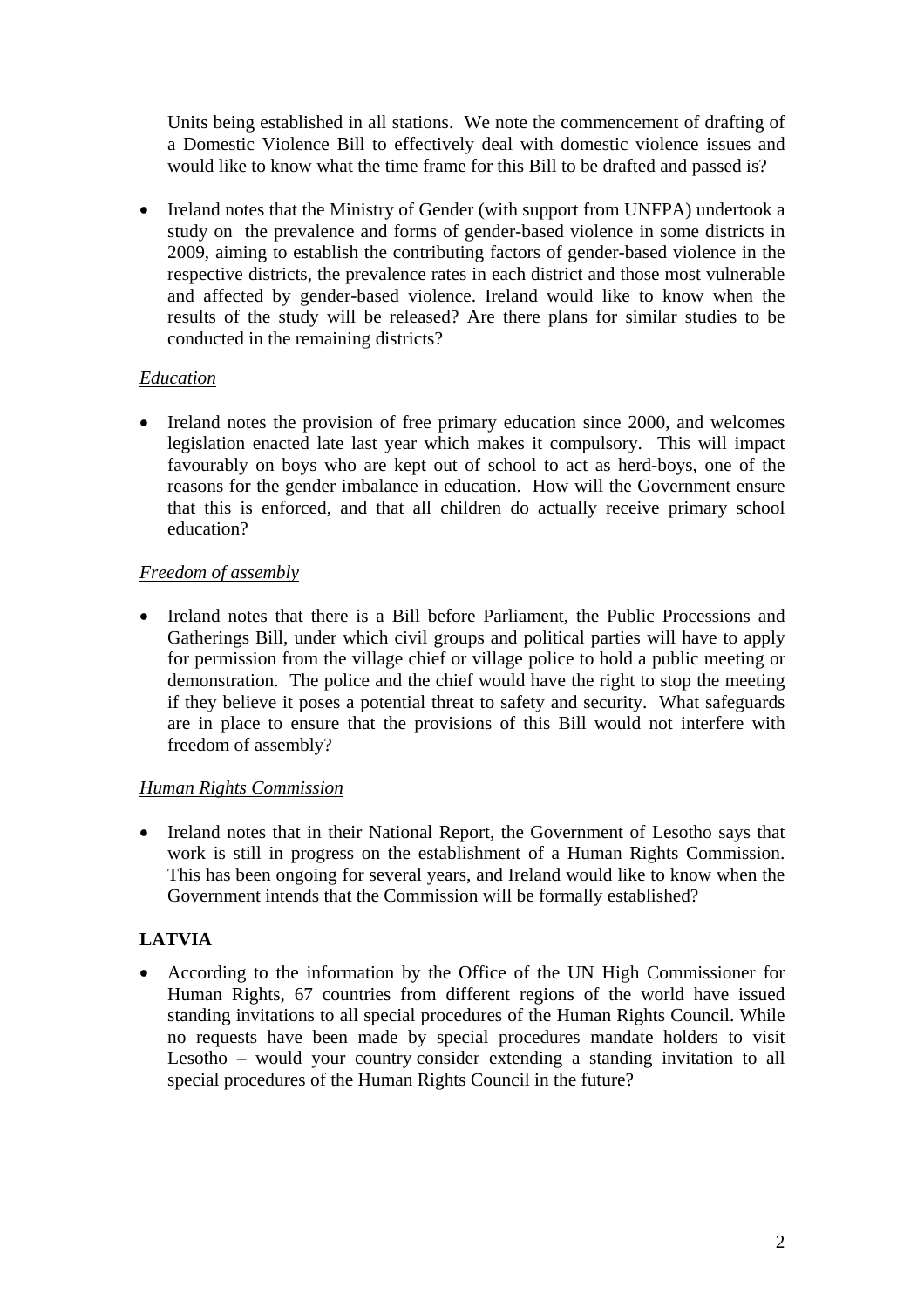## **NORWAY**

- How did Lesotho include NGO's and civil society in compiling its national report, and how will Lesotho relate to these organisations in the following up of this session?
- Norway notes that limited capacity is listed as the main reason that Lesotho is lagging behind in its reporting on international conventions. What steps are taken by the government of Lesotho in order to strengthen the capacity and submit its overdue reports on the conventions signed by Lesotho?
- In Lesotho, international conventions are not self executing. Norway is especially concerned by the reports that the Children's Protection and Welfare Bill (2004) have not yet been enacted. What steps will the Lesotho government take in order to promote legislation that will ensure domestification of the Convention on the Rights of the Child (CRC) and other conventions?
- Lesotho has ratified the Convention on the Elimination of All Forms of Discrimination Against Women (CEDAW) with reservation to Article 2. Norway urges Lesotho to reconsider this reservation and prohibit all forms of discrimination, whether due to customary laws or not. What steps will Lesotho consider to eliminate discrimination due to the dual law system of common and customary law?
- Lesotho is due to hold local elections in 2010. The Independent Electoral Commission (IEC) has in addition to its electoral process responsibilities, also a responsibility to promote voter awareness. Norway is concerned with the seemingly lack of information and readiness to hold an election, and the lack of capacity of the IEC. What steps will the government take to ensure the position of the IEC, and to ensure that free and fair elections are held in 2010?
- The global financial crisis and the expected decline in revenues from the SACU union will have an impact on Lesotho's financial capabilities, and Lesotho expresses concern that this might affect "Old pension grants" and "Development funds" for the councils. What measures are taken by the Lesotho government to minimize the impact of the financial crisis when it comes to social benefits and social security issues?

#### **SLOVENIA**

- We would like to ask what measures/activities the Government of Lesotho is going to take to further promote gender equality and ensure non-discrimination in law and in practice.
- Slovenia notes with appreciation that Lesotho would like to arrange the welfare of children with the Children's Protection and Welfare Bill. We would like to **ask** the delegation when the adoption of the Bill is envisaged.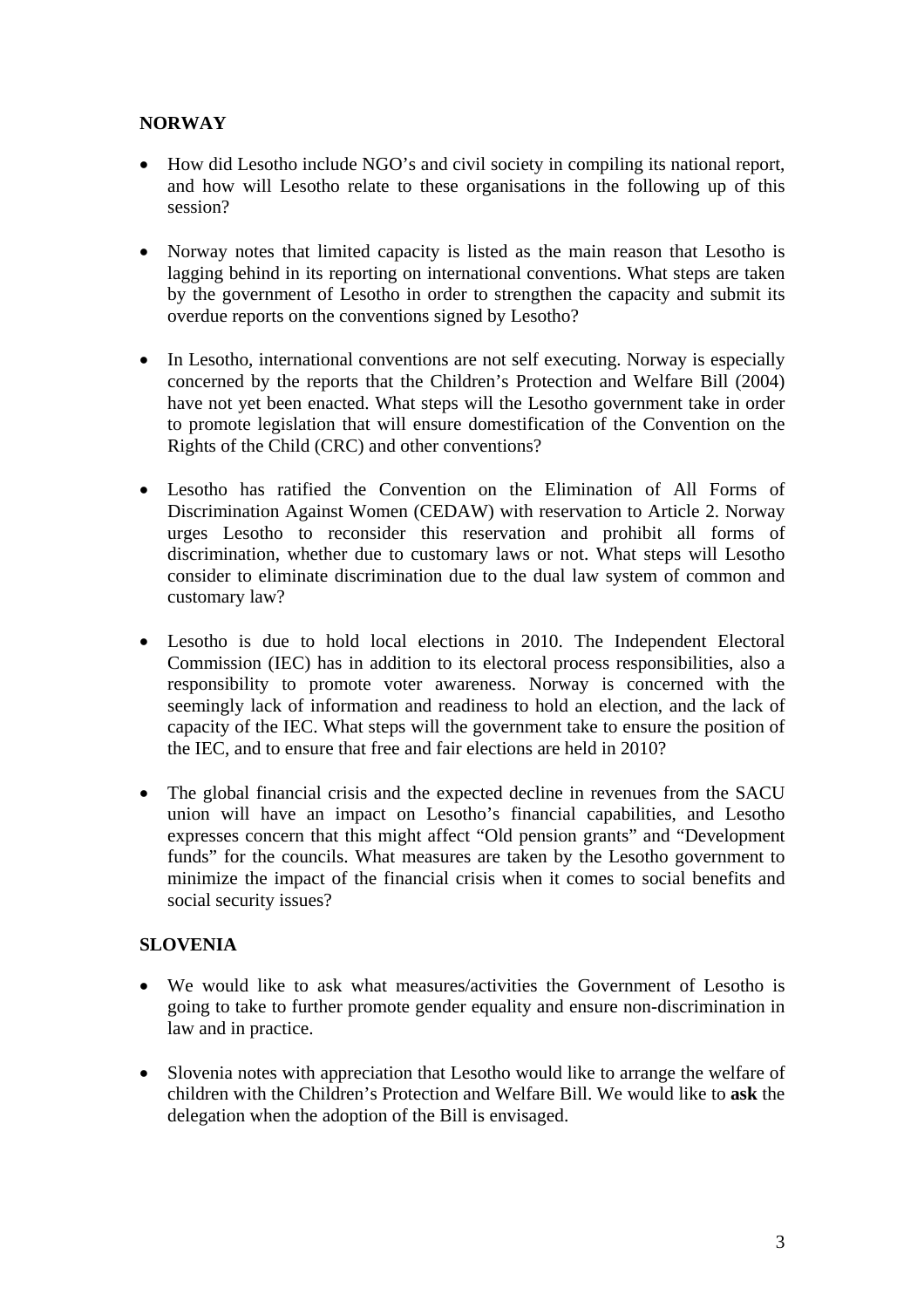#### **SWEDEN**

• In its resolutions 62/149 of 18 December and 63/168 of 18 December 2008, the General Assembly called on states to establish a moratorium on executions with a view to abolishing the death penalty. Lesotho has with one exception in 2008 upheld a de facto moratorium on the death penalty for almost fifteen years. Sweden deplores the recent revert to death sentencing and regrets that the Government of Lesotho has as yet not adopted a law abolishing the death penalty and has not signed and ratified the Second Optional Protocol to the International Covenant on Civil and Political Rights, aiming at the abolition of the death penalty.

Could the Government of Lesotho elaborate on the status of the death penalty in relation to the resolutions of the General Assembly (A/RES/62/149 and A/RES/63/168), including with regard to any plans to abolish the penalty de jure and to sign and ratify the Second Optional Protocol?

• According to civil society organisations reports incidents of torture carried out by security forces and police continue to be a human rights problem in Lesotho. The Government has demonstrated a willingness to reform the criminal justice system and improvements have been made. The possible establishment of a Human Rights Commission could also be a positive development in this regard. However, impunity still exists. Furthermore, prison conditions remain unsatisfactory.

Could the Government of Lesotho elaborate on what measures are taken to thoroughly investigate allegations of torture and physical abuse committed by security forces, and to bring all perpetrators to justice. Also, could the Government of Lesotho elaborate on measures taken to bring prison conditions fully in line with United Nations standards for the treatment of prisoners?

#### **UNITED KINGDOM**

- We would be grateful if you would provide information on the extent to which civil society in Lesotho was consulted in the preparation of your national report.
- Please could you tell us when the Government will establish the planned national human rights commission and if it will operate in accordance with the Paris principles designed to guide the practice of such institutions?
- Could you please elaborate on the progress of the local church mediation process, led by Bishop Philip Mokuku and supported by a SADC team of facilitators, in its efforts to resolve the continuing differences between the Government and opposition parties over the disputed 2007 election results?
- The UK notes your assessment of the effectiveness of the Mixed Member Proportional Representation Electoral Model in the Lesotho context. Given the continuing mediation efforts could you update us on plans to reform the electoral law as indicated in the SADC communiqué following the Troika summit in Maseru in February?